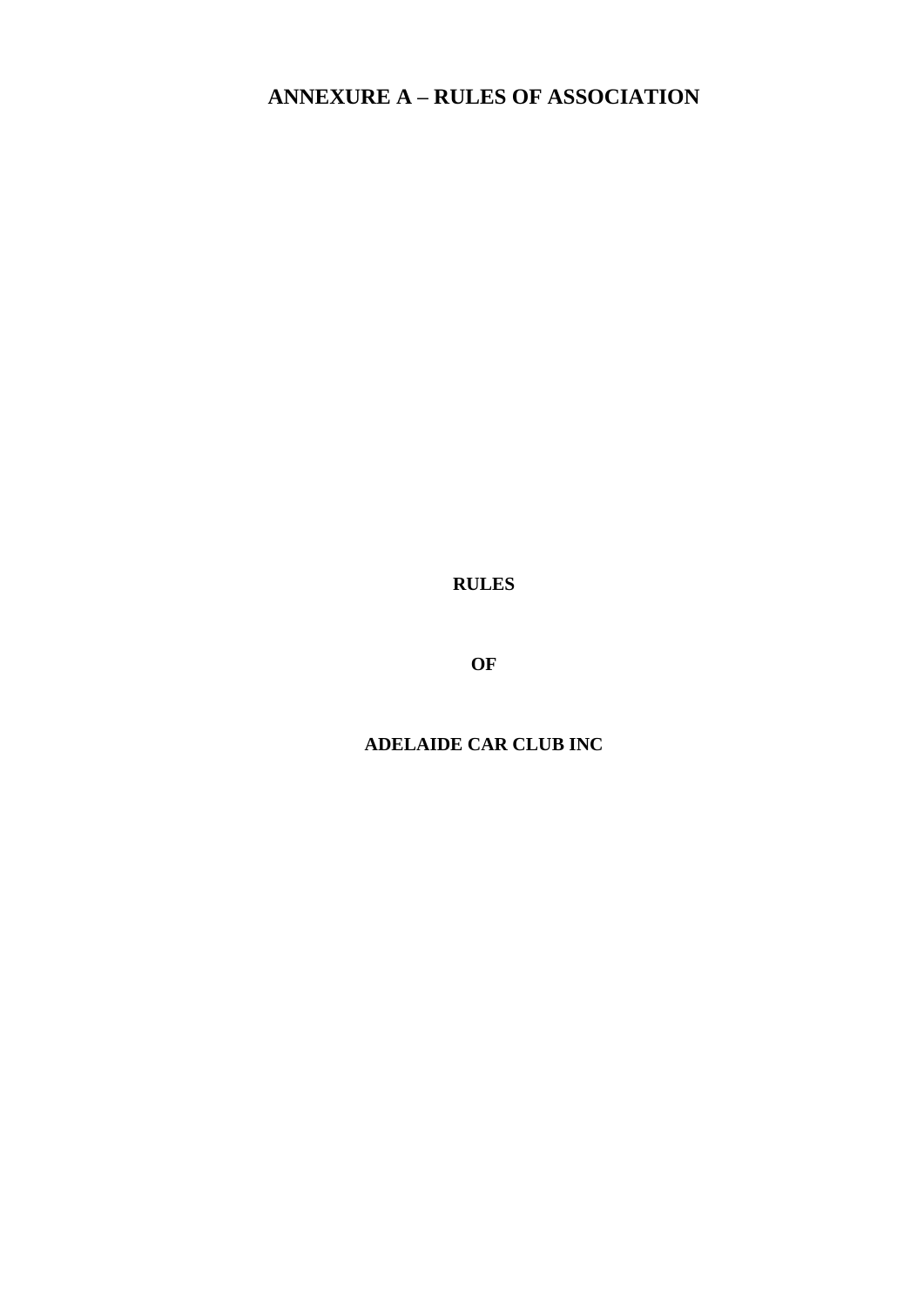#### **RULES OF**

#### **ADELAIDE CAR CLUB INC**

#### **PART 1 - PRELIMINARY**

## 1. **Dictionary**

In these rules:

*Act* means the Associations Incorporation Act 1985;

#### *Association* means the **ADELAIDE CAR CLUB INC**;

*Board* means the managing committee of the Association;

*Member* means a member of the Association;

*Motorsport* events means an activity featuring electrical or internal combustion engine powered vehicles which may be timed or measured in such a way as to create a competition and includes specific focus on tarmac rally and speed events.

*Motoring* means to travel in a motor vehicle

*Objects* means the objects of the Association set out in clause [4;](#page-2-0)

*ordinary resolution* means a resolution passed by a simple majority at a general meeting;

*Regulations* means the regulations to the Act;

*special resolution* has the meaning in section 3 of the Act.

## 2. **Interpretation**

In these rules:

- 2.1 neuter includes masculine and feminine;
- 2.2 singular includes plural and vice versa;
- 2.3 reference to a person includes a corporation and partnership and vice versa;
- 2.4 headings do not affect interpretation;
- 2.5 reference to a statute includes:
	- 2.5.1 the statute as amended;
	- 2.5.2 any substituted statute;
	- 2.5.3 any regulations and instruments under the statute.

#### 3. **Name**

The name of the Association is the **ADELAIDE CAR CLUB INC**.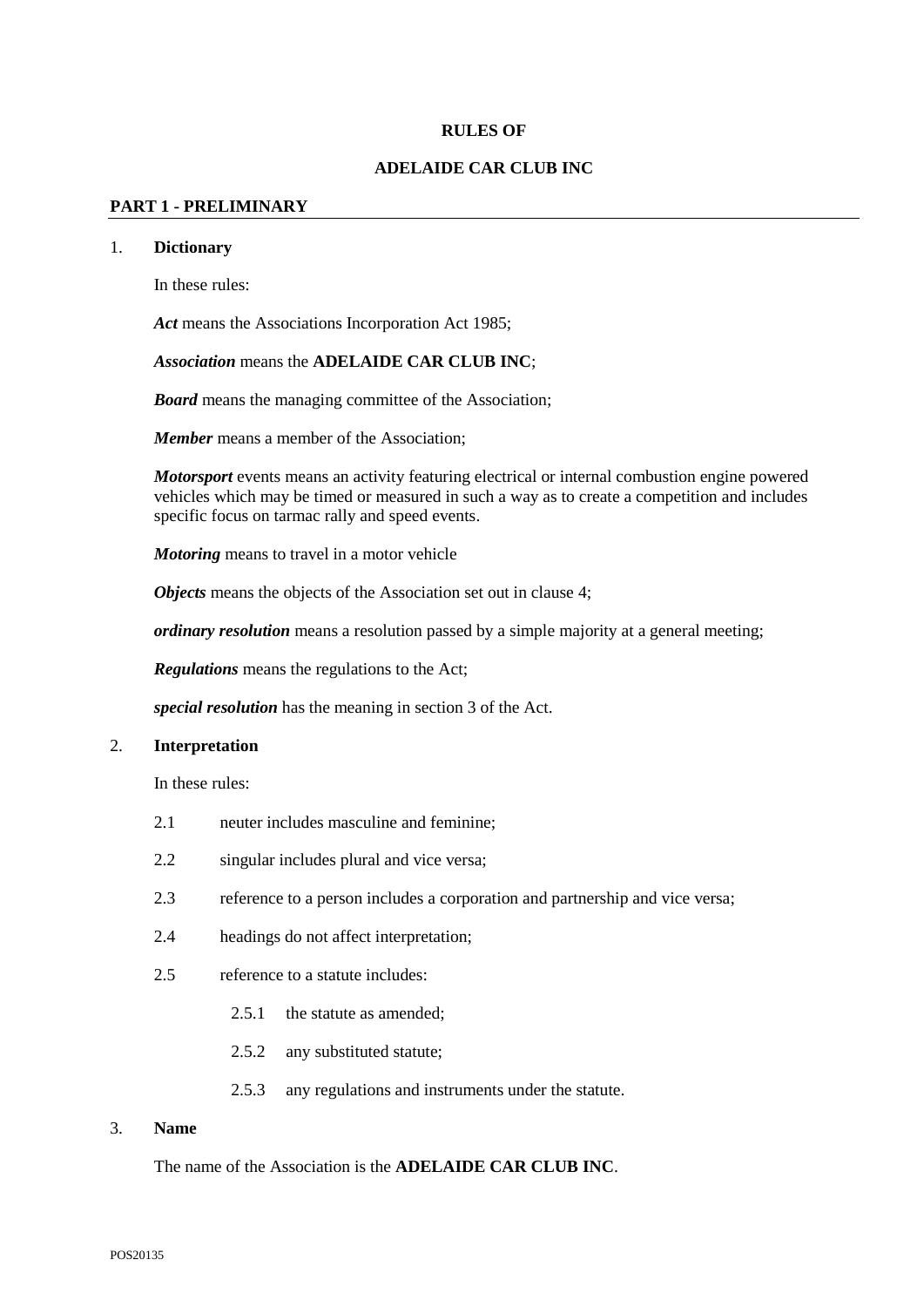#### **PART 2 – OBJECTS & POWERS**

#### <span id="page-2-0"></span>4. **Objects**

- 4.1 The purpose of the Association is to organise, oversee and manage recreational Motorsport and related events to achieve the following objects:
	- 4.1.1 to promote and encourage community interest in recreational Motorsport;
	- 4.1.2 to foster and facilitate community participation in Motorsport events;
	- 4.1.3 to cooperate with and support organisations that have similar Objects to the Association; and
	- 4.1.4 to do such other things as are incidental or conducive to the attainment of any or all of the Objects
- 4.2 The Association will work to achieve the objects it its own right and also by entering into subcontracting, licencing and similar arrangements with other parties.
- 4.3 The Association will operate recreational motoring activities and events from time to time.

#### 5. **Powers**

The Association has:

- 5.1 the power to accept donations, sponsorship, entry fees, gifts, bequests, endorsements pledges for all or any purposes and objects set out in these Rules; and
- 5.2 the powers conferred by section 25 of the Act.

#### 6. **No Benefit to Members**

The income and capital of the Association must be applied exclusively to the promotion of the Objects and no portion may be paid or distributed directly or indirectly to Members or their associates except as bona fide remuneration of a Member for services rendered, or expenses incurred on behalf of the Association.

#### **PART 3 - MEMBERSHIP**

#### 7. **Membership**

- 7.1 A person may be granted honorary membership at the discretion of the Board
- 7.2 A person may apply for membership if that person is interested in the Objects of the Association and agrees to be bound by these Rules.
- 7.3 An application for membership must be:
	- 7.3.1 in writing in the form approved by the Board: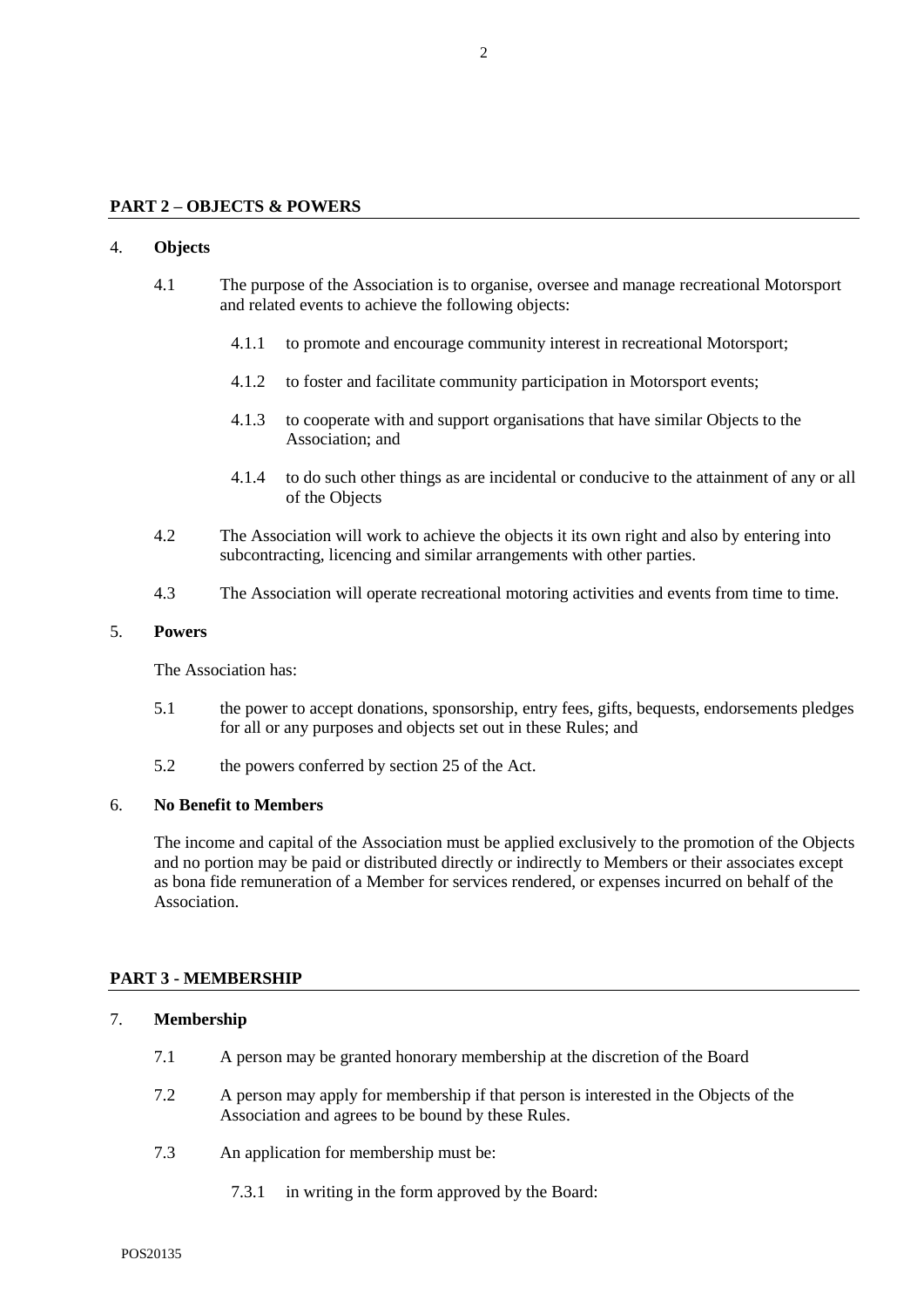- 7.3.2 signed by the applicant;
- 7.3.3 lodged via internet form or at the Association's office.
- 7.4 The applicant becomes a member of the Association if:
	- 7.4.1 the Board accepts the application;
	- 7.4.2 the Board approves the application; and
	- 7.4.3 the applicant pays the annual membership fee or the Association grants honorary membership at no cost*.*

## 8. **Subscriptions**

- 8.1 The subscription fees for membership will be such sum (if any) as the Board determines from time to time in general meeting.
- 8.2 The subscription fees are payable annually on 1 July or at a time that the Board determines.
- 8.3 Any Member whose subscription is outstanding for more than three months after the due date for payment will cease to be a Member provided always that the Board may reinstate such a person's membership on such terms as it thinks fit.

## 9. **Member Resignation**

A Member may resign from membership of the Association by written notice to the Board and that Member must still pay outstanding membership fees.

## 10. **Member Expulsion**

- 10.1 After giving a Member an opportunity to be heard or to make a written submission, the Board may expel a Member for conduct which, in the opinion of the Board, is detrimental to the Association.
- 10.2 The Board must give the Member particulars in writing of the alleged misconduct at least 14 days before the Board meets to decide the matter.
- 10.3 The Board must notify the Member of its decision.
- 10.4 Within 14 days after notification of expulsion, the Member may notify the Board that the Member will appeal against expulsion to the Board.
- 10.5 The Board in a regular or special meeting must give the Member an opportunity to be heard or to make a written submission.
- 10.6 The Member's membership ends on the date the Board in a regular or special meeting uphold expulsion.
- 10.7 If the Member does not appeal against expulsion, its membership ends 14 days after notification of expulsion by the Board.

## 11. **Register of Members**

A register of Members must be kept and contain: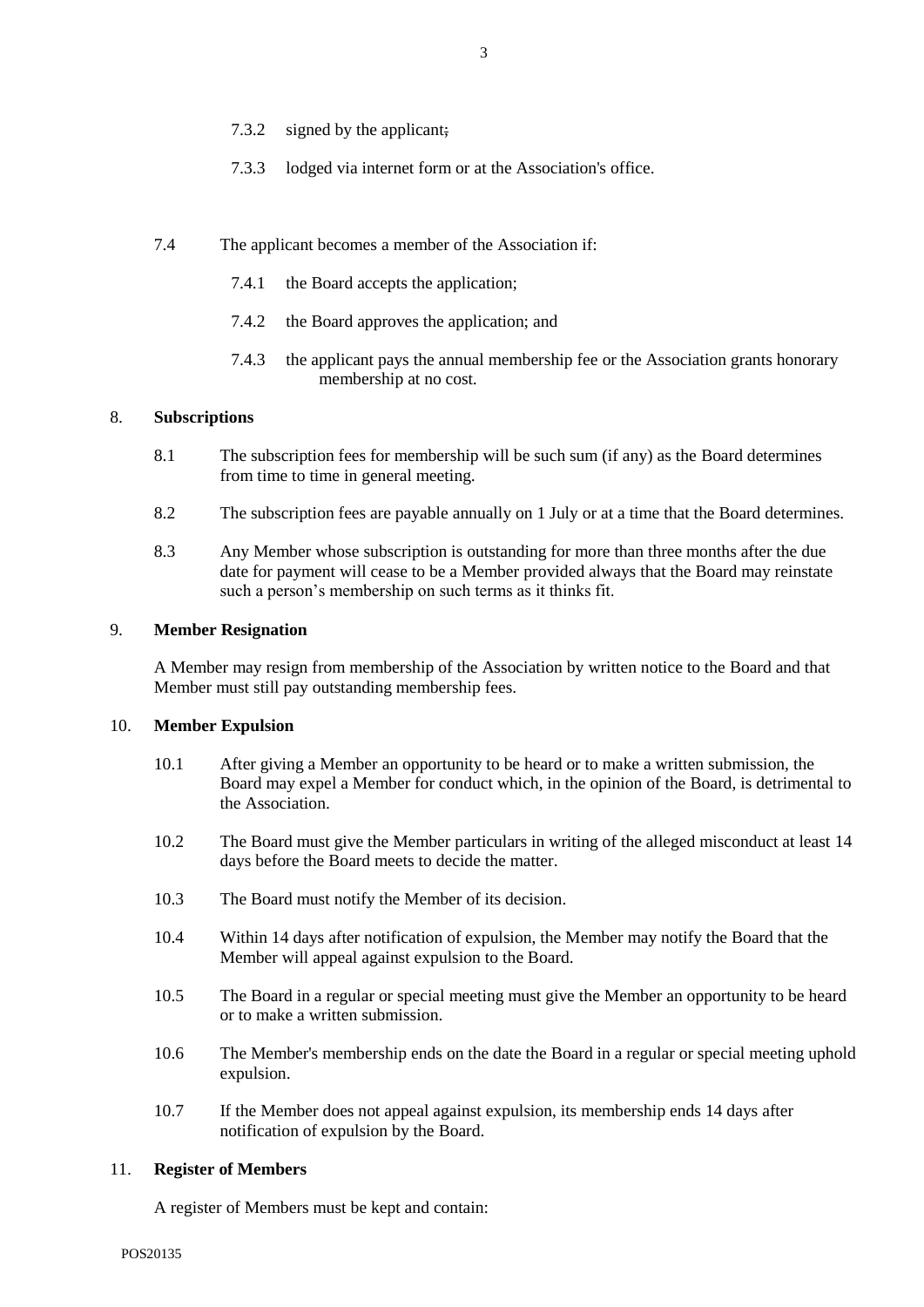- 11.1 the name and address of each Member;
- 11.2 the date on which each Member was admitted; and
- 11.3 if applicable, the date and reason for termination of membership.

## **PART 4 - BOARD**

## 12. **The Board**

The Board has the following duties and powers:

- 12.1 The Board alone manages the affairs of the Association, including management of the funds and other property of the Association.
- 12.2 The Board may exercise all the powers of the Association (except the powers of the Members in general meeting) within the objects of the Association.
- 12.3 The Board will appoint officers (including the Public Officer within the meaning of section 56 of the Act),
- 12.4 The Board may employ persons in such roles as the Board sees fit including managerial and social director positions.
- 12.5 The Board may appoint such special sub-committees as they deem fit with such powers and for such purposes as they determine.
- 12.6 The Board may delegate any of its powers to the officers and employees.
- 12.7 The Board shall have authority to interpret the meaning of these rules and any other matter relating to the affairs of the Association on which these rules are silent.

## 13. **Appointment of Board**

- 13.1 The Board must be comprised of a chairperson, secretary, treasurer and at least 3 but no more than 6 general board members.
- 13.2 A Board member must be a natural person and must have experience in one or more of the areas of motorsport, marketing, media, accounting, law or business.
- 13.3 The initial Board must be appointed from the promoters of the Association, or be comprised of such persons as hold office prior to incorporation and will hold office until the third annual general meeting after incorporation.
- 13.4 The initial Board members must nominate from amongst their number who will hold each office and if agreed a Board member may hold more than one office.
- 13.5 At the third annual general meeting after incorporation, the Board members on the initial Board must retire and Board members will be elected pursuant to these Rules. Board members on the initial Board may stand for re-election at the third annual general meeting.
- 13.6 At every third annual general meeting after incorporation, the chairperson of the meeting must declare all positions on the Board vacant and hold elections for those positions in accordance with these Rules.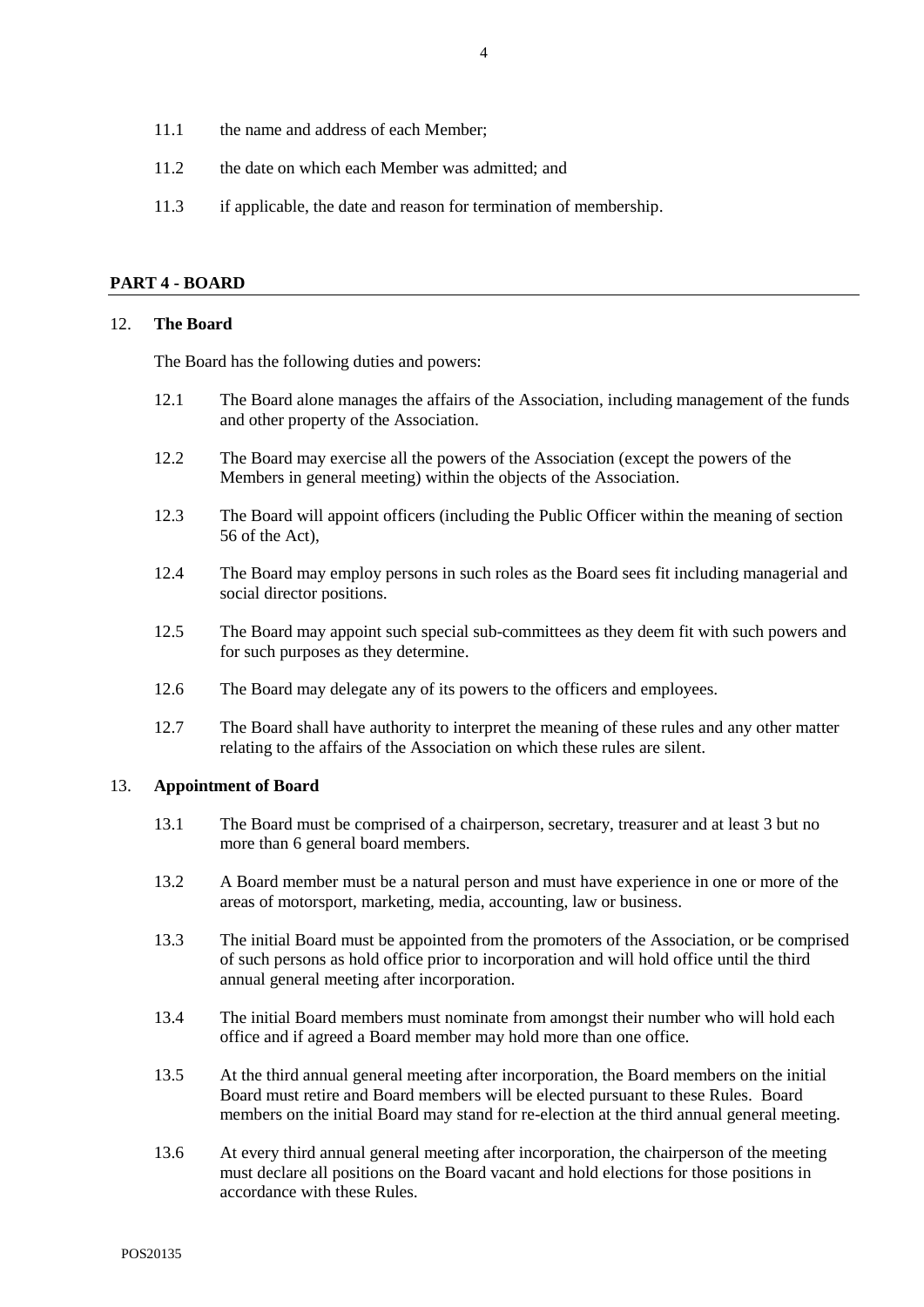- 13.8 An eligible Member of the Association may:
	- 13.8.1 nominate himself or herself; or
	- 13.8.2 with the Member's consent, be nominated by another Member.
- 13.9 At every third annual general meeting (or at any other annual general meeting if a vacancy has arisen), separate elections must be held for each of the positions of chairperson, secretary and treasurer.
- 13.10 If only one member is nominated for the position, the Chairperson of the meeting must declare the member elected to the position but if more than one member is nominated, a ballot must be held in accordance with rule 13.13.
- 13.11 At every third annual general meeting, the meeting must by resolution decide the number of ordinary members of the Board it wishes to hold office for the next 3 years and a single election may be held to fill all of those positions.
- 13.12 If the number of Members nominated for the position of ordinary Board member is less than or equal to the number to be elected, the chairperson of the meeting must declare each of those Members to be elected to the position but if the number of Members nominated exceeds the number to be elected, a ballot must be held in accordance with rule 13.13.
- 13.13 If a ballot is required for the election for a position:
	- 13.13.1 the chairperson of the meeting must appoint a Member (who is not a Member nominated for a position) to act as returning officer to conduct the ballot;
	- 13.13.2 the election must be by secret ballot;
	- 13.13.3 the returning officer must give a blank piece of paper to each Member present in person and each proxy appointed by a Member (being one ballot paper for each Member appointing that proxy);
	- 13.13.4 if the ballot is for a single position, the voter must write on the ballot paper the name of the candidate for whom they wish to vote;
	- 13.13.5 if the ballot is for more than one position, the voter must write on the ballot paper the name of each candidate for whom they wish to vote;
	- 13.13.6 the returning officer must declare elected the candidate or, in the case of an election for more than one position, the candidates who received the most votes;
	- 13.13.7 if the returning officer is unable to declare the result of an election because 2 or more candidates received the same number of votes, the returning officer must either conduct a further election for the position in accordance with this rule 13.13 to decide which of those candidates is to be elected, or with the agreement of those candidates, decide by lot which of them is to be elected.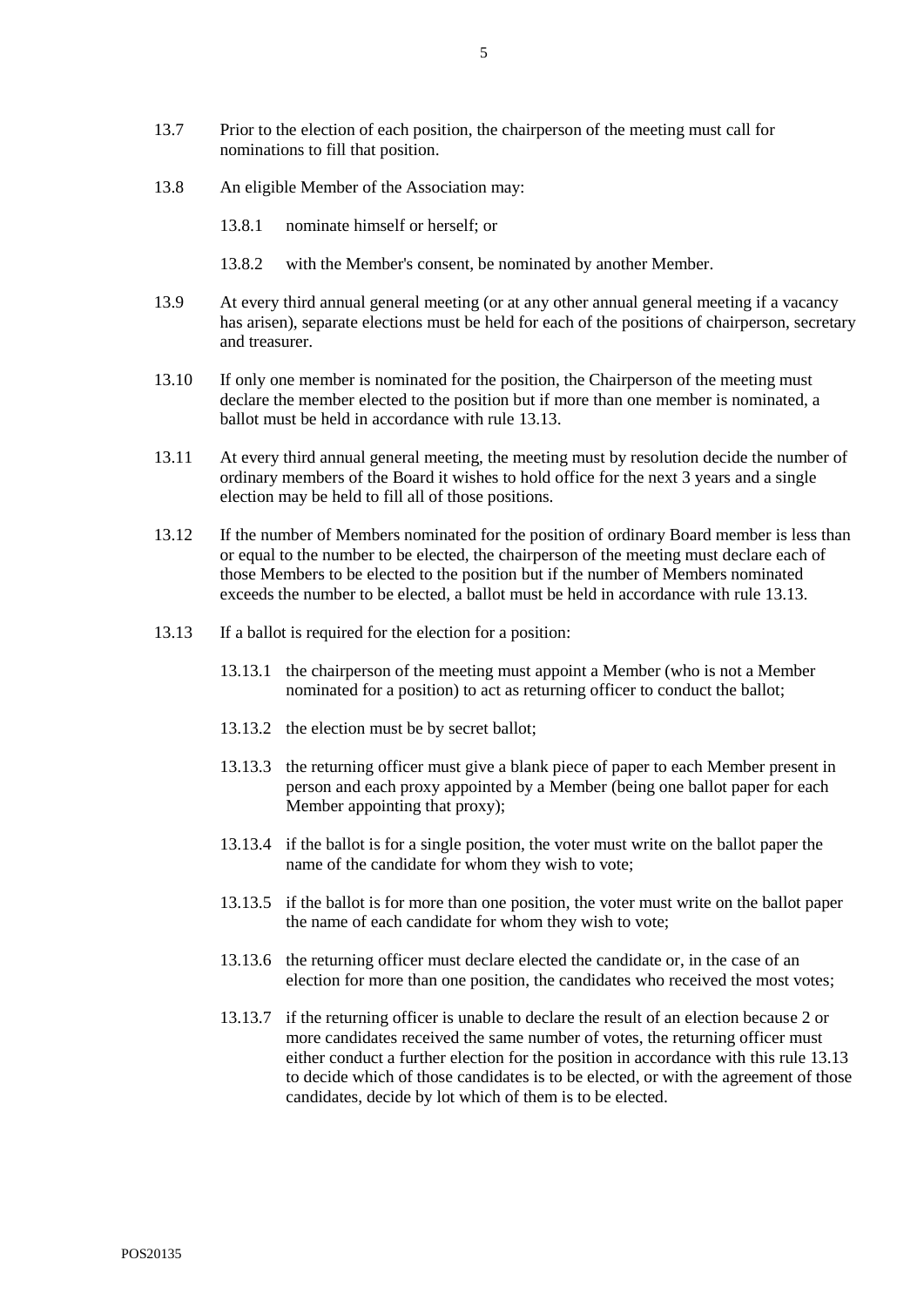- 13.14 Unless a Board member resigns or becomes ineligible to act, a Board member holds office until the positions of the Board are declared vacant at every third annual general meeting.
- 13.15 A Board member may be re-elected for a second 3 year term but may not nominated for a third term unless the Board recommends that the member be entitled to serve for a further term.
- 13.16 A Board member may resign from the Board by written notice addressed to the Board.
- 13.17 A person ceases to be a Board member if he or she:
	- 13.17.1 ceases to be a Member of the Association;
	- 13.17.2 fails to attend 3 consecutive Board meetings without the Board having granted a leave of absence from attendance at meetings (which the Board may do for a period not exceeding 3 months);
	- 13.17.3 is disqualified from being a Board member by the Act;
	- 13.17.4 becomes permanently incapacitated by ill health or dies.
- 13.18 The Board may appoint an eligible Member of the Association to fill a position on the Board that has become vacant or was not filled by election at the last annual general meeting and that person will hold office until the next annual general meeting.

#### 14. **Proceedings of Board**

- 14.1 The Board must meet at least 6 times per year at the dates, times and places determined by the Board.
- 14.2 Notice of each Board meeting must be given to each Board member no later than 7 days before the date of the meeting stating the date, time and place of the meeting.
- 14.3 If a special Board meeting is convened, the notice must include the general nature of the business to be conducted and the only business that may be conducted at the meeting is the business for which the meeting is convened.
- 14.4 The procedure to be followed at a meeting of a Board must be determined from time to time by the Board.
- <span id="page-6-0"></span>14.5 A Board member who is not physically present at a Board meeting may participate in the meeting by the use of technology that allows that Board member and the Board members present at the meeting to clearly and simultaneously communicate with each other.
- 14.6 A Board member participating in a Board meeting as permitted under rule [14.5](#page-6-0) is taken to be present at the meeting and, if the member votes at the meeting, is taken to have voted in person.
- 14.7 No business may be conducted at a Board meeting unless a quorum is present.
- 14.8 The quorum for a Board meeting is the presence (in person or as allowed under rule [14.5\)](#page-6-0) is 4 Board members holding office.
- 14.9 If a quorum is not present within 15 minutes after the notified commencement time of a Board meeting: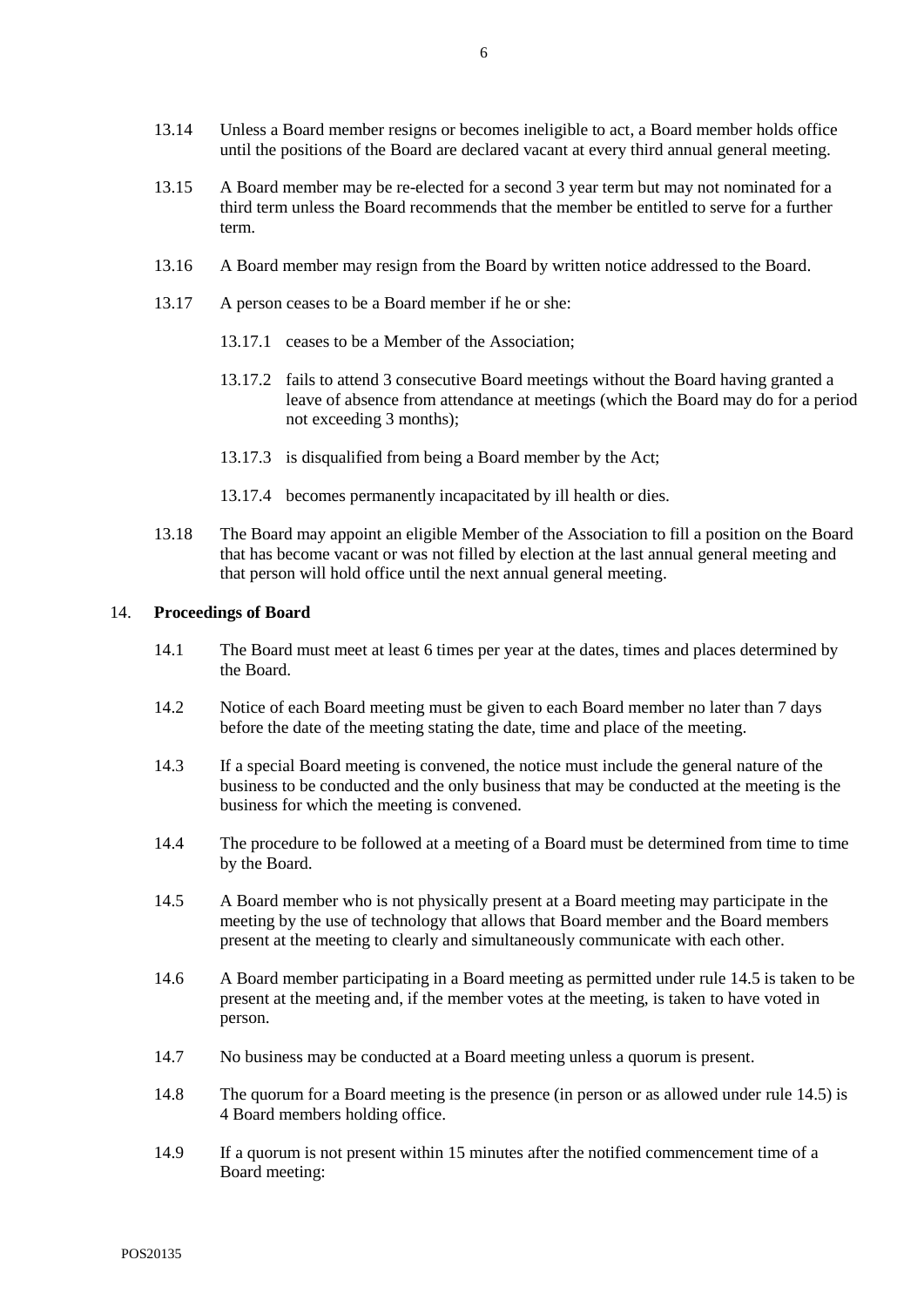- 14.9.2 in any other case—the meeting must be adjourned to a date no later than 14 days after the adjournment and notice of the time, date and place to which the meeting is adjourned must be given in accordance with rule 14.2.
- 14.10 On any question arising at a Board meeting, each Board member present at the meeting has one vote and a motion is carried if a majority of Board members present at the meeting vote in favour of the motion.
- 14.11 The chairperson of the meeting has the casting vote.
- 14.12 Voting by proxy is not permitted.
- 14.13 A Board member who has a material personal interest in a matter being considered at a Board meeting must disclose the nature and extent of that interest to the Board and must not be present while the matter is being considered at the meeting and must not vote on the matter. This rule does not apply to a material personal interest that exists only because the member belongs to a class of persons for whose benefit the Association is established or that the member has in common with all, or a substantial proportion of, the Members of the Association.
- 14.14 The Board must ensure that minutes are taken and kept of each Board meeting which record:
	- 14.14.1 the names of the Members in attendance at the meeting:
	- 14.14.2 the business considered at the meeting;
	- 14.14.3 any resolution on which a vote is taken and the result of the vote;
	- 14.14.4 any material personal interest disclosed under rule 14.13.

## **PART 5 - MEMBERS MEETINGS**

#### 15. **Annual general meeting**

- 15.1 The board must call an annual general meeting in accordance with the Act and these rules.
- 15.2 The first annual general meeting must be held within 18 months after the incorporation of the Association, and thereafter within five months after the end of its financial year
- 15.3 The order of the business at the meeting will be:
	- 15.3.1 confirmation of the minutes of the previous annual general meeting and of any special general meeting held since that meeting;
	- 15.3.2 the consideration of the accounts and reports of the Board and the auditor's report (if auditor's report is required);
	- 15.3.3 the election of board members;
	- 15.3.4 the appointment of auditors (if required); and
	- 15.3.5 any other business requiring consideration by the Association in general meeting.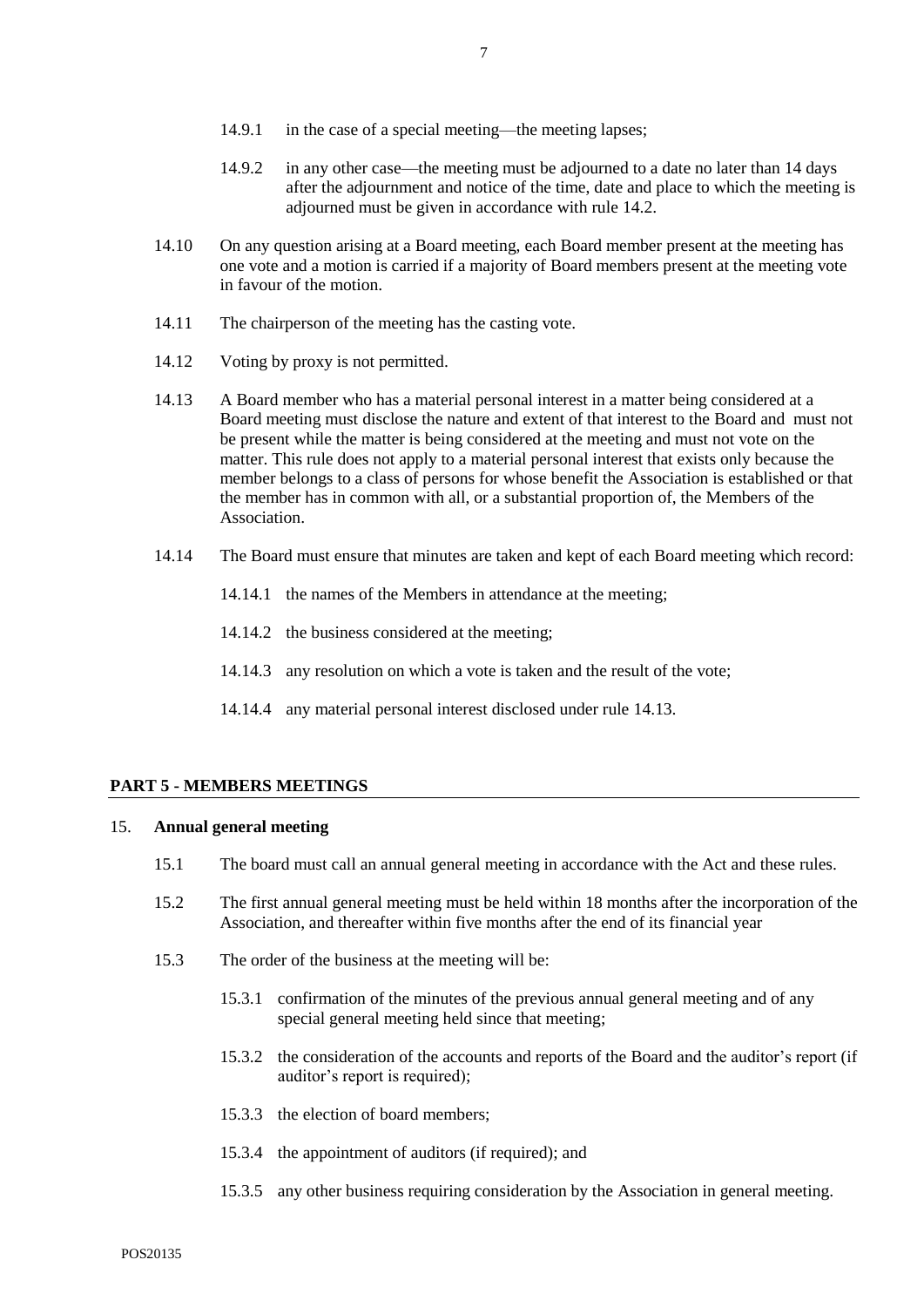#### 16. **Special General Meeting**

- 16.1 The board may call a special general meeting of the Association at any time.
- 16.2 Upon a requisition in writing of not less than 50% of the total number of Members of the Association, the board must, within one month of the receipt of the requisition, convene a special general meeting for the purpose specified in the requisition.
- 16.3 Every requisition for a special general meeting must be signed by the relevant Members and must state the purpose of the meeting
- 16.4 If a special general meeting is not convened within one month, as required by rule 16.2, the requisitioners, or at least 50% of their number, may convene a special general meeting. Such a meeting must be convened in the same manner as nearly as practical as a meeting convened by the board, and for this purpose the board must ensure that the requisitioners are supplied free of charge with particulars of the Members entitled to receive a notice of meeting and the reasonable expenses of convening and conducting such a meeting will be borne by the Association.

#### 17. **Notice of general meetings**

- 17.1 Subject to 17.2, at least 14 days notice of any general meeting must be given to Members. The notice must set out where and when the meeting will be held, and particulars of the nature and order of the business to be transacted at the meeting.
- 17.2 Notice of a meeting at which a special resolution is to be proposed must be given at least 14 days prior to the date of the meeting.
- 17.3 A notice may be given by the Association to any member by serving the member with the notice personally, or by sending it by post to the address appearing in the register of Members or via email.
- 17.4 Where a notice is sent by post:
	- 17.4.1 the service is effected by properly addressing, prepaying and posting a letter or packet containing the notice;
	- 17.4.2 unless the contrary is proved, service will be taken to have been effected at the time at which the letter or packet would be delivered in the ordinary course of post.

## 18. **Procedure of general meetings**

- 18.1 A quorum of a general meeting is 4 Members present in person or by proxy.
- 18.2 A quorum must be present when business is transacted.
- 18.3 If within 15 minutes after the time appointed for the meeting, a quorum is not present:
	- 18.3.1 a general meeting, convened on the requisition of Members, lapses;
	- 18.3.2 any other general meeting is adjourned to the same day in the next week at the same time and place. If, within 15 minutes after the time appointed for that meeting, a quorum is not present, the Members present are a quorum.
- 18.4 Each general meeting of the Association is chaired by: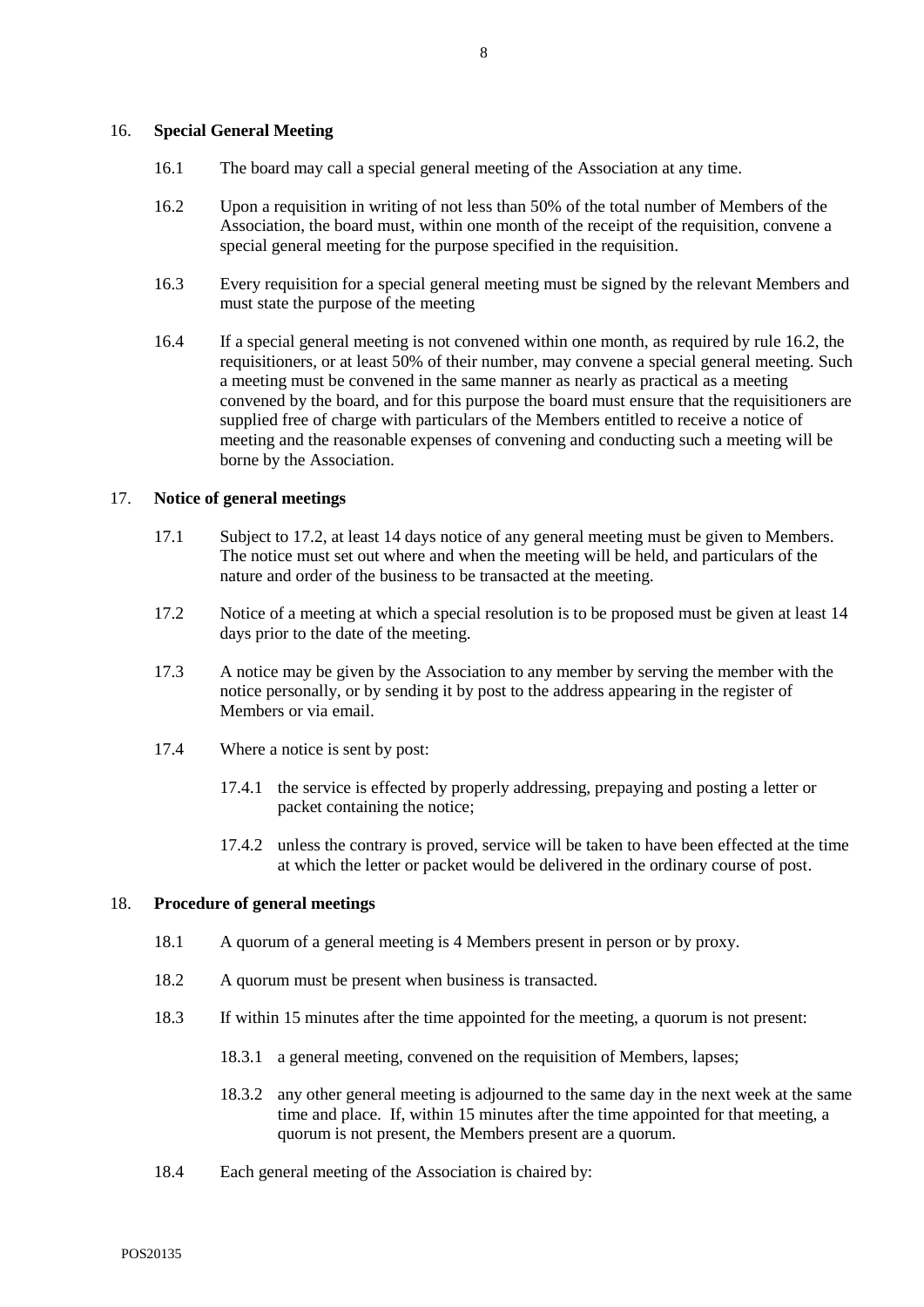- 18.4.1 the chairperson of the Board;
- 18.4.2 if the chairperson is absent or unwilling to chair the meeting, any other Board member chosen by the meeting.
- 18.5 A member not physically present at a general meeting may be permitted to participate in the meeting by the use of technology that allows that member and the Members present at the meeting to clearly and simultaneously communicate with each other.
- 18.6 A member participating in a general meeting as permitted under rule 18.5 is taken to be present at the meeting and, if the member votes at the meeting, is taken to have voted in person.

## 19. **Voting at General Meetings**

- 19.1 Subject to these rules, every member of the Association has only one vote at a meeting of the Association.
- 19.2 Subject to these rules, a question for decision at a general meeting, other than a special resolution, must be determined by a majority of Members who vote in person or, where proxies are allowed, by proxy, at that meeting.
- 19.3 Unless a poll is demanded by at least five Members, a question for decision at a general meeting must be determined by a show of hands.
- 19.4 A member being a body corporate shall be entitled to appoint one person, who must not be a member of the Association, to represent it at a particular general meeting or at all general meetings of the Association. That person must be appointed by the corporate member by an authorised person of that corporation. Such a person will be deemed to be a member of the Association for all purposes until the authority to represent the corporate is withdrawn or lapses.

#### 20. **Poll at General Meetings**

- 20.1 If a poll is demanded by at least five Members, it must be conducted in a manner specified by the person presiding and the result of the poll is the resolution of the meeting on that question
- 20.2 A poll demanded for the election of a person presiding or on a question of adjournment must be taken immediately, but any other poll may be conducted at any time before the close of the meeting unless the poll is to be actioned electronically via internet poll, in such case the poll may be actioned within 7 days after the meeting closes.

## 21. **Proxies**

- 21.1 A Member may appoint in writing another Member to be his or her proxy, to vote at any meeting of the Association on his or her behalf.
- 21.2 The appointment of a proxy must be in writing and signed by the member making the appointment.
- 21.3 The member appointing the proxy may give specific directions as to how the proxy is to vote on his or her behalf, otherwise the proxy may vote on behalf of the member in any matter as he or she sees fit.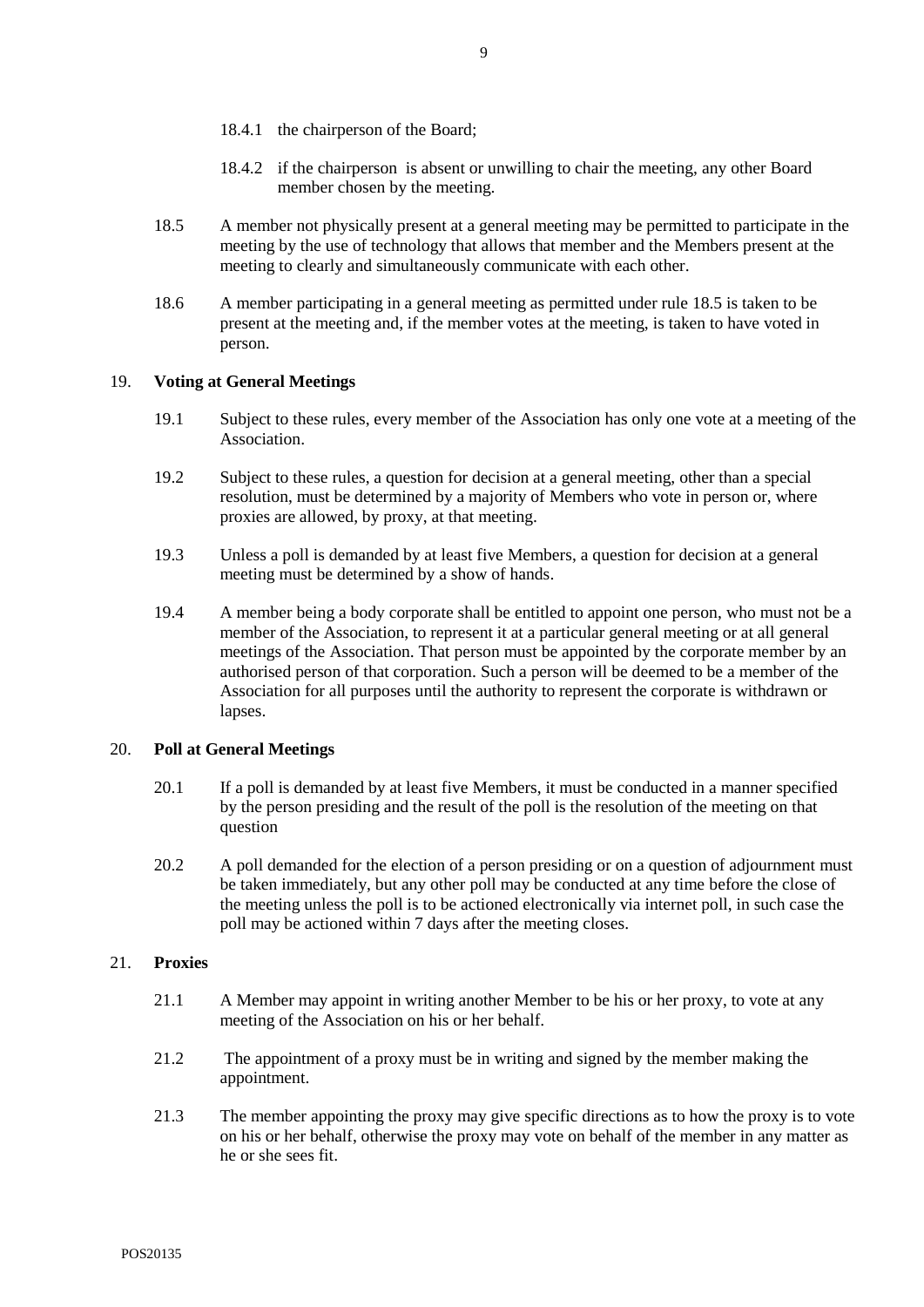- 21.4 If the Committee has approved a form for the appointment of a proxy, the member may use any other form that clearly identifies the person appointed as the member's proxy and that has been signed by the member.
- 21.5 At a general meeting, a member may within 7 days prior to the meeting:
	- 21.5.1 state that the member is appointing another member as a proxy for the meeting; and
	- 21.5.2 include a copy of any form that the Committee has approved for the appointment of a proxy.
- 21.6 A form appointing a proxy must be given to the chairperson of the meeting before or at the commencement of the meeting.
- 21.7 A form appointing a proxy sent by post or electronically is of no effect unless it is received by the Association no later than 24 hours before the commencement of the meeting.

#### 22. **Minutes**

- 22.1 Proper minutes of all proceedings of general meetings of the Association and of meetings of the board, must be entered within one month after the relevant meeting in minute books or digital files kept for the purpose.
- 22.2 The minutes kept pursuant to this rule must be confirmed by the Members of the Association or the members of the Board (as relevant) at a subsequent meeting.
- 22.3 The minutes kept pursuant to this rule must be signed by the chairperson of the meeting at which the proceedings took place or by the chairperson of the next succeeding meeting at which the minutes are confirmed.
- 22.4 Where minutes are entered and signed they must, until the contrary is proved, be evidence that the meeting was convened and duly held, that all proceedings held at the meeting shall be deemed to have been duly held, and that all appointments made at a meeting are be deemed to be validly made.

## **PART 6—FINANCIAL MATTERS**

## 23. **Source of funds**

The funds of the Association may be derived from joining and membership fees, annual subscriptions, donations, fund-raising activities, event ticket sales, sponsorships, grants, interest and any other sources approved by the Board.

#### 24. **Management of funds**

- 24.1 The Association must open an account with a financial institution from which all expenditure of the Association is made and into which all of the Association's revenue is deposited.
- 24.2 The Board may approve expenditure on behalf of the Association.
- 24.3 The Board may authorise the treasurer, general manager or other persons to expend funds on behalf of the Association (including by electronic funds transfer) up to a specified limit without requiring approval from the Board for each item on which the funds are expended.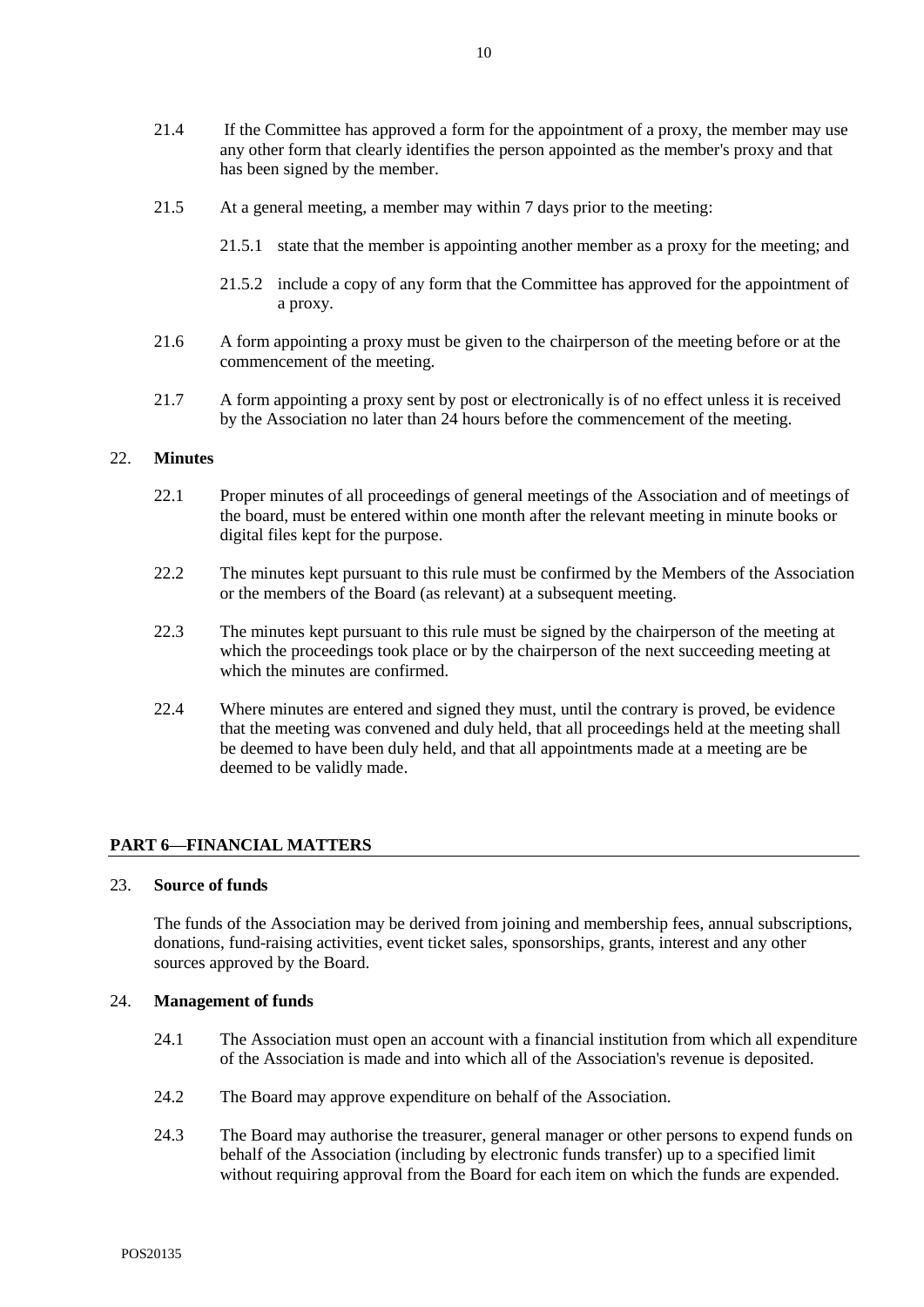24.4 All funds of the Association must be deposited into the financial account of the Association no later than 7 working days after receipt.

#### 25. **Financial records**

- 25.1 The Association must keep financial records that:
	- 25.1.1 correctly record and explain its transactions, financial position and performance; and
	- 25.1.2 enable financial statements to be prepared as required by the Act.
- 25.2 The Treasurer must oversee the keeping of:
	- 25.2.1 the financial records for the current financial year; and
	- 25.2.2 any other financial records as authorised by the Board.

#### 26. **Financial statements**

For each financial year, the Board must ensure that the requirements under the Act relating to the financial statements of the Association are met.

## 27. **Financial year**

The first financial year of the Association will be the period ending on the next 30 June following incorporation, and thereafter a period of 12 months commencing on 1 July and ending on 30 June each year.

## **PART 7 – MISCELLANEOUS**

#### 28. **Seal**

- 28.1 If required by the Act the Association shall have a common seal upon which its corporate name shall appear in legible characters.
- 28.2 The seal shall not be used without the express authorisation of the committee, and every use of the seal shall be recorded in the minute book of the Association.
- 28.3 The affixing of the seal shall be witnessed by at least 2 Board members one of which must be the Chairperson.

## 29. **Dispute Resolution**

- 29.1 The dispute resolution procedure set out in this rule applies to disputes under these Rules between
	- 29.1.1 a member and another member ;

29.1.2 a member and the association

- 29.2 The parties to the dispute must meet and discuss the matter in dispute and, if possible, resolve the dispute within 14 days after the dispute comes to the attention of all of the parties
- 29.3 If the parties are unable to resolve the dispute at the meeting the parties may choose to meet and discuss the dispute before an independent third person agreed to by the parties provided